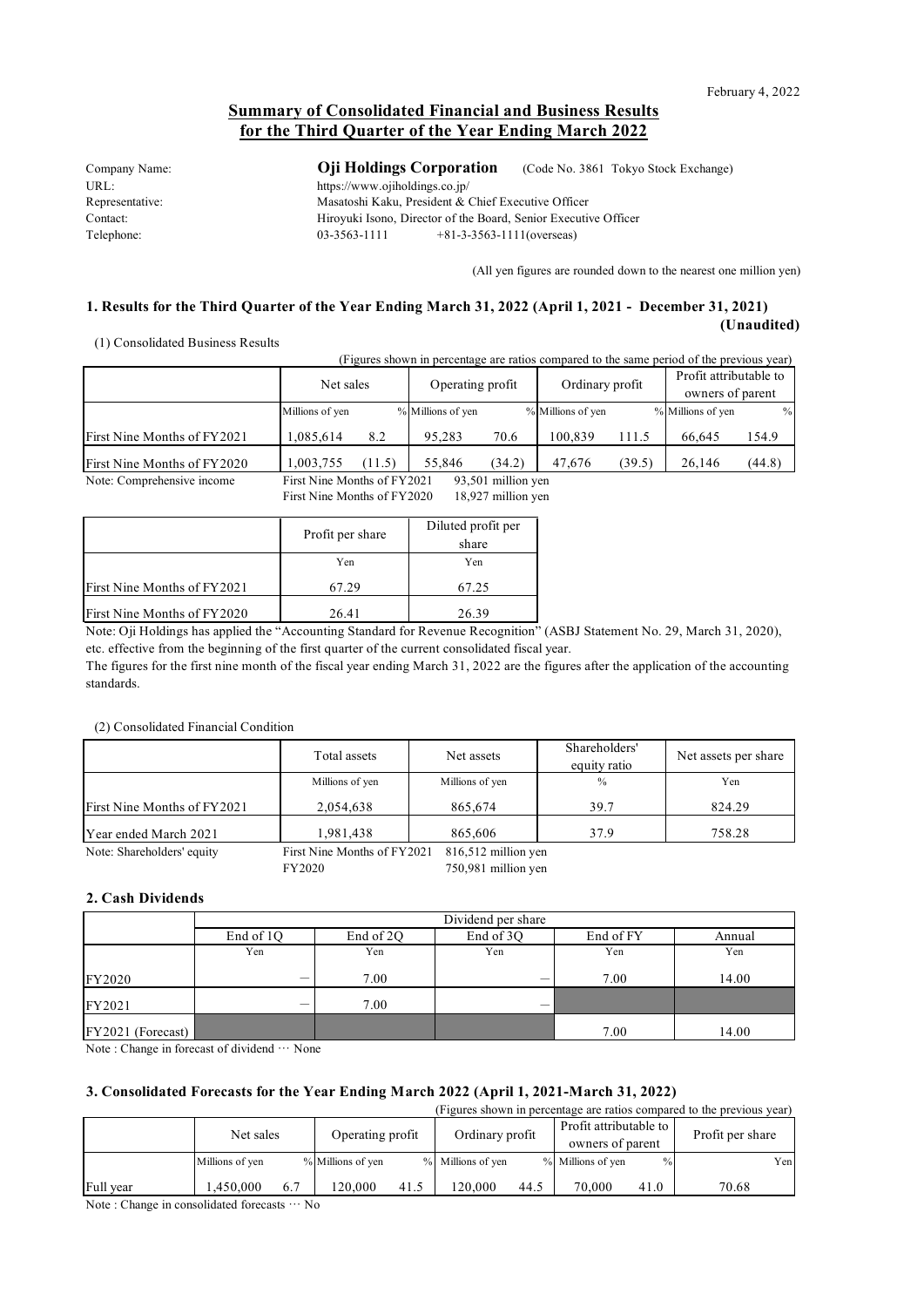### **4. Notes**

(1) Changes in important subsidiaries

(changes regarding specified subsidiaries accompanying changes in the scope of consolidation) : None

(2) Application of simple accounting methods and quarterly peculiar accounting methods : None

(3) Changes in accounting methods compared with recent consolidated accounting periods

| (i) Changes due to accounting standard changes : | <b>Yes</b> |
|--------------------------------------------------|------------|
| $(ii)$ Changes besides $(i)$ :                   | None       |
| (iii) Accounting estimate change :               | None       |
| (iv) Restatement :                               | None       |

(Note)Please refer to "Consolidated Quarterly Financial Statements and Notes (Changes in accounting policies)" on page 8 of the attached document for more details.

(4) Outstanding balance of issued shares (common stock)

| (i) Outstanding balance of issued shares at the end of fiscal year (Including treasury shares) |             |                             |               |
|------------------------------------------------------------------------------------------------|-------------|-----------------------------|---------------|
| First Nine Months of $FY2021$ 1.014.381.817                                                    |             | FY2020                      | 1,014,381,817 |
| (ii) Outstanding balance of treasury shares at the end of fiscal year                          |             |                             |               |
| First Nine Months of $FY2021$ 23.822.397                                                       |             | FY2020                      | 24,002,558    |
| (iii) Weighted average number of shares during fiscal year                                     |             |                             |               |
| First Nine Months of FY2021                                                                    | 990.469.434 | First Nine Months of FY2020 | 990,176,789   |

### **NOTICE**

・This document is exempt from audit procedures required by Financial Instruments and Exchange Act.

・The statements regarding future mentioned in this document are based on the information currently available and thepremise

deemed reasonable. The actual results may differ drastically from these forecasts due to various factors that may arise in the future.

・This document is an excerpt translation of the Japanese original and is only for reference purposes. In the event of any discrepancy between this translation and the Japanese original, the latter shall prevail.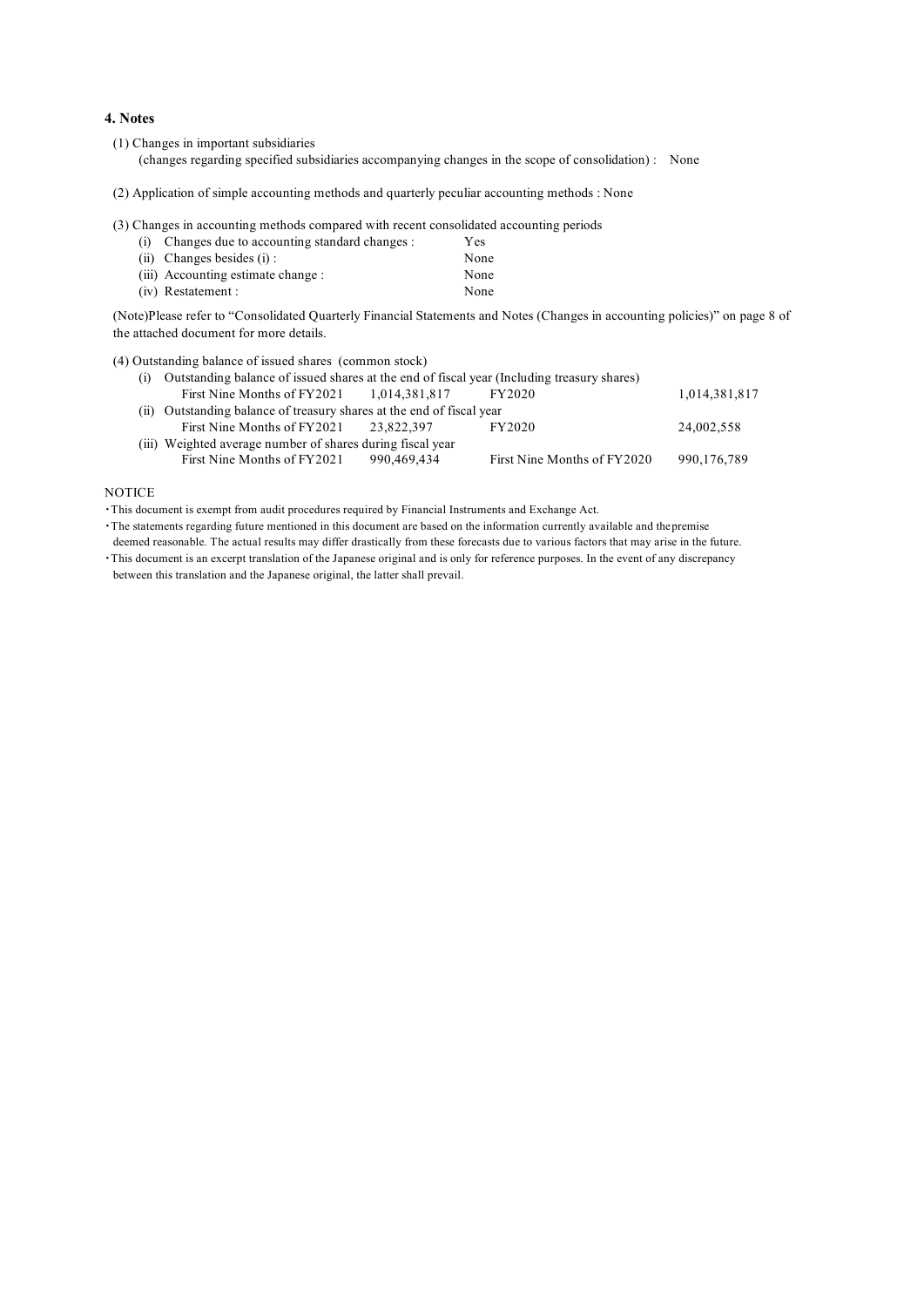## **1. Qualitative Information Concerning Business Performance and Financial Situation**

## (1) Qualitative Information Concerning Business Performance

|                             | Net Sales       | Operating Profit | Ordinary Profit | Profit Attributable to<br>Owners of Parent | Profit Per Share |
|-----------------------------|-----------------|------------------|-----------------|--------------------------------------------|------------------|
|                             | Billions of yen | Billions of yen  | Billions of yen | Billions of yen                            | Yen              |
| <b>First Nine Months of</b> |                 |                  |                 |                                            |                  |
| <b>FY2021</b>               | 1,085.6         | 95.3             | 100.8           | 66.6                                       | 67.29            |
| <b>First Nine Months of</b> |                 |                  |                 |                                            |                  |
| <b>FY2020</b>               | 1,003.8         | 55.8             | 47.7            | 26.1                                       | 26.41            |
| Increase (Decrease)         | 81.9            | 39.4             | 53.2            | 40.5                                       |                  |
| Increase (Decrease)         | 8.2%            | 70.6%            | 111.5%          | 154.9%                                     |                  |

Business Performance for the First Nine Months of FY2021

The Oji Group has set "Profitability Improvement of Domestic Business", "Expansion of Overseas Business" and "Promotion of Innovation" as the fundamental policies of its FY2019-2021 Medium-term Management Plan. Through "Contribution to a Sustainable Society", we aim to become a global corporate group which stably maintains consolidated operating profit of more than ¥100.0 billion.

Based on the fundamental policies, in the domestic business, we have focused on restructuring our production system to respond to the structural changes in demand, and worked to improve capital efficiency while concentrating management resources on promising businesses to strengthen our ability to generate cash flow. In regard to overseas business, we have organically expanded the existing operations by expanding the number of overseas operations as well as developing new businesses utilizing existing infrastructure. We have also worked to create synergies among our businesses as well as operations. In regard to promoting innovation, we have promoted the development and the early commercialization of new businesses and new products that meet the needs of the environment and society, in order to actualize "Contribution to a Sustainable Society".

As the business environment has changed drastically due to the spread of COVID-19, consumption structure, lifestyles, and working styles have diversified, and many opportunities and risks are expected to expand. Meanwhile, we will continue to steadily implement strategic measures to improve our corporate value in line with our fundamental policies of management strategies in Medium-term Management Plan. We will also promptly and appropriately implement business structure reforms in light of environmental changes caused by COVID-19.

Consolidated net sales for the first nine months of FY2021 increased by ¥81.9 billion to ¥1,085.6 billion (year-on-year increase of 8.2%) due to a gradual recovery in demand resulting from the resumption of economic activities that had been stagnant due to the spread of COVID-19 and higher pulp sales prices. Overseas sales ratio increased by 4.0 points from the previous year to 32.3%.

Consolidated operating profit increased by ¥39.4 billion to ¥95.3 billion (year-on-year increase of 70.6%) due to increased sales volume, higher pulp sales prices, and cost reduction efforts throughout the Group, although raw materials and fuel prices have sharply increased. Ordinary profit increased by ¥53.2 billion to ¥100.8 billion (year-on-year increase of 111.5%) due in part to foreign exchange gains from revaluation of foreign currency-denominated receivables and payables as well as an increase in operating profit. Profit before taxes increased by ¥55.0 billion to ¥101.6 billion (year-on-year increase of 118.2%), and profit attributable to owners of parent increased by ¥40.5 billion to ¥66.6 billion (year-on-year increase of 154.9%).

Effective from the beginning of the first quarter of FY2021, Oji Holdings has applied "Accounting Standard for Revenue Recognition (ASBJ Statement No. 29, March 31, 2020)" and has changed the accounting method for revenue recognition. Please refer to "Consolidated Quarterly Financial Statements and Notes (Changes in accounting policies)" on page 8 of the attached document for more details.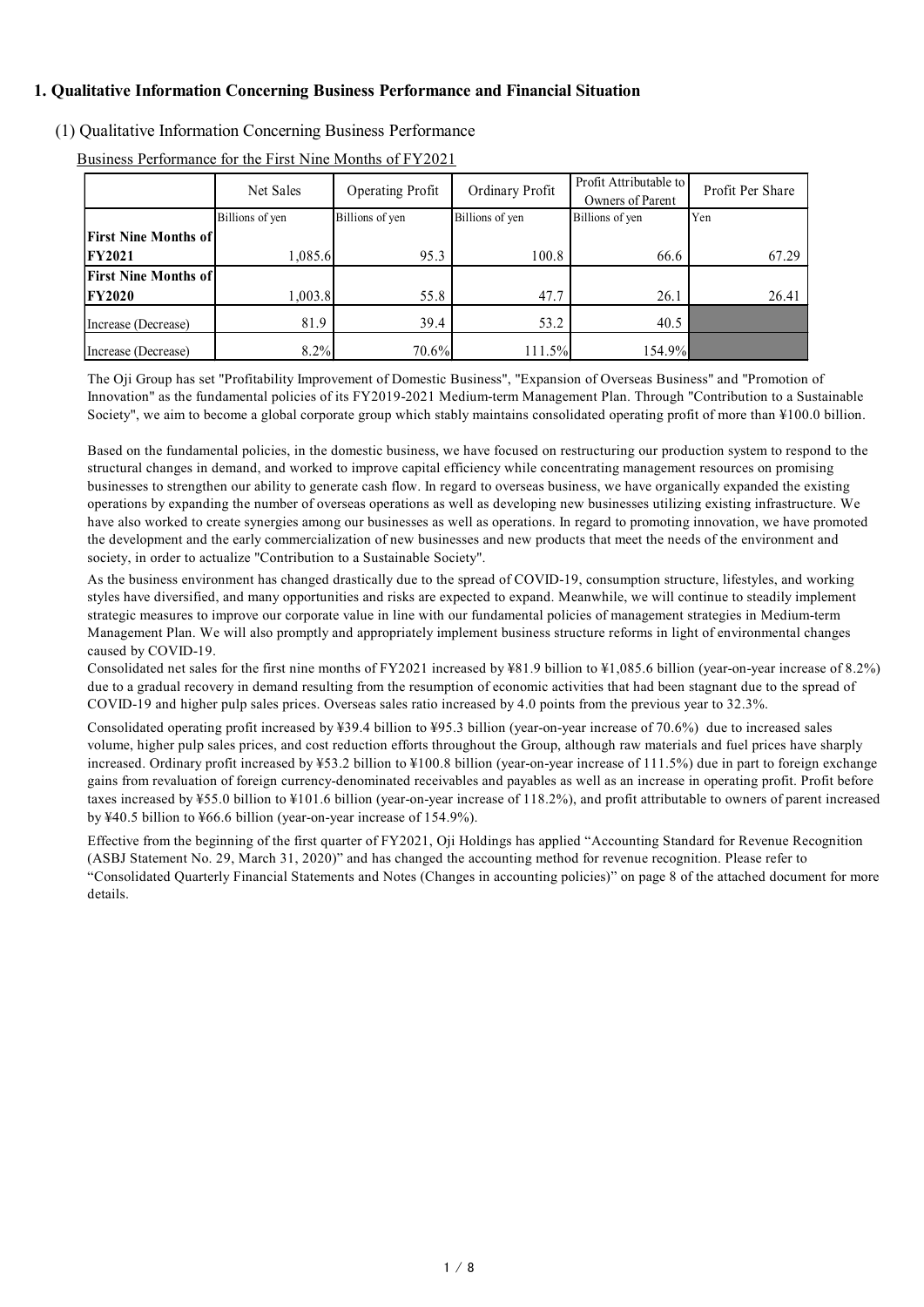### Overview of Business Performance for the First Nine Months of FY2021 by Segment

(I) Business Performance by Segment (Unit: Billions of yen)

|                      |                                                    | Net Sales                             |                                |                        | Operating Profit (Loss)               |                                |                        |
|----------------------|----------------------------------------------------|---------------------------------------|--------------------------------|------------------------|---------------------------------------|--------------------------------|------------------------|
|                      |                                                    | <b>First Nine Months</b><br>of FY2020 | First Nine Months<br>of FY2021 | Increase<br>(Decrease) | <b>First Nine Months</b><br>of FY2020 | First Nine Months<br>of FY2021 | Increase<br>(Decrease) |
| Reporting<br>Segment | Household &<br><b>Industrial Materials</b>         | 478.3                                 | 521.4                          | 9.0%                   | 25.9                                  | 23.1                           | $(10.7\%)$             |
|                      | <b>Functional Materials</b>                        | 134.9                                 | 138.1                          | 2.4%                   | 8.1                                   | 11.7                           | 44.9%                  |
|                      | Forest Resources &<br><b>Environment Marketing</b> | 180.9                                 | 224.4                          | 24.0%                  | 10.9                                  | 39.9                           | 266.6%                 |
|                      | Printing $&$<br>Communications Media               | 180.0                                 | 180.4                          | 0.2%                   | 5.5                                   | 15.2                           | 173.3%                 |
|                      | Total                                              | 974.1                                 | 1,064.3                        | 9.3%                   | 50.4                                  | 90.0                           | 78.4%                  |
| Others               |                                                    | 199.8                                 | 220.3                          | 10.3%                  | 4.8                                   | 5.7                            | 20.3%                  |
| Total                |                                                    | 1,173.9                               | 1,284.6                        | 9.4%                   | 55.2                                  | 95.7                           | 73.3%                  |
| Adjustment (*)       |                                                    | (170.1)                               | (199.0)                        |                        | 0.6                                   | (0.4)                          |                        |
| Consolidated total   |                                                    | 1,003.8                               | 1,085.6                        | 8.2%                   | 55.8                                  | 95.3                           | 70.6%                  |

\*Adjustment is mainly those concerning internal transactions.

### (II) Overview of Business Performance by Segment

The Oji Group's four reporting segments are: "Household and Industrial Materials", "Functional Materials", "Forest Resources and Environment Marketing", and "Printing and Communications Media". Each of the reporting segment consists of those that are recognized to be similar in terms of economic characteristics, manufacturing methods or processes of products, markets in which products are sold, and types of customers, among the constituent units of the Oji Group.

Business segments that are not included in the reporting segments are classified as "Others".

Major business lineup for the segments are as follows.

- Household and Industrial Materials:

Containerboard/corrugated containers, boxboard/folding cartons, packing paper/paper bags, household paper, disposable diapers, etc.

- Functional Materials:

Specialty paper, thermal paper, adhesive materials, film, etc.

- Forest Resources and Environment Marketing:

Pulp, energy, forest plantation/lumber processing, etc.

- Printing and Communications Media:

Newsprint, printing/publication/communication paper, etc.

- Others:

Real estate, engineering, trading business, logistics, etc.

As stated in "Change in accounting policies", "Accounting Standard for Revenue Recognition (ASBJ Statement No. 29, March 31, 2020)" has been adopted from the beginning of the first quarter of FY2021 and the accounting method for revenue recognition and the method used to calculate profit and loss for business segments have been changed.

As a result of this change, compared to the previous method, net sales in the first nine months of FY2021 decreased by ¥1.9 billion for Household and Industrial Materials segment, ¥10.2 billion for Functional Materials segment, ¥0.5 billion for Forest Resources and Environment Marketing segment, ¥20.1 billion for Printing and Communications Media segment, and ¥4.5 billion for Others. The effects on each segment's profit or loss is immaterial.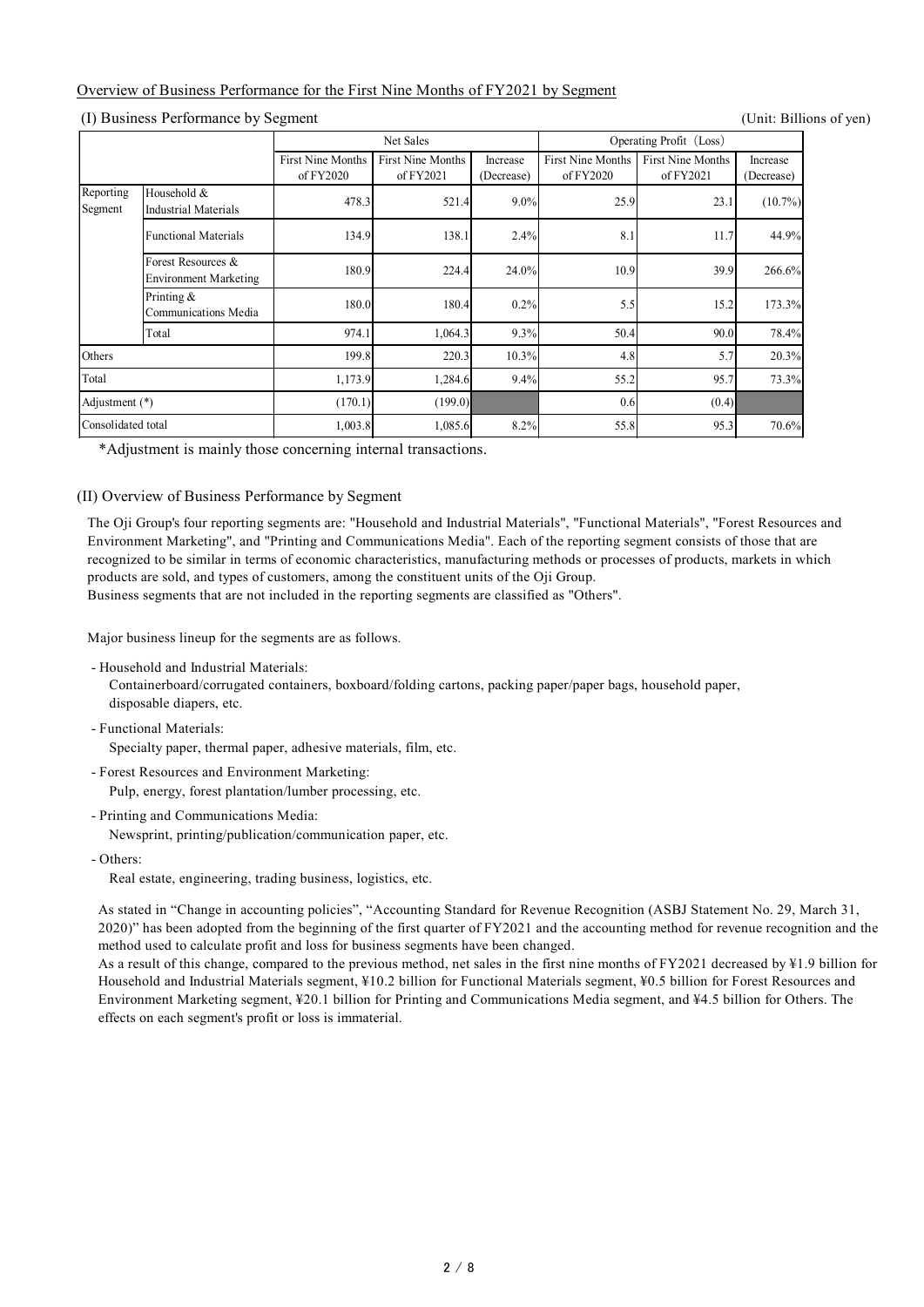### ○Household and Industrial Materials

In the first nine months of FY2021, net sales amounted to ¥521.4 billion (year-on-year increase of 9.0%), and operating profit was ¥ 23.1 billion (year-on-year decrease of 10.7%).

Regarding domestic business, sales amount increased from the previous year due to continued steady sales of containerboard and corrugated containers for e-commerce industry as a result of a trend of staying home to prevent the spread of COVID-19, in addition to the overall recovery in demand of containerboard, corrugated containers, boxboard and packing paper. As for disposable diapers, sales amount decreased from the previous year. As for household paper, sales amount increased from the previous year.

Regarding overseas business, sales amount increased from the previous year. Although sales of disposable diapers at major retailers in Malaysia were not strong due to the spread of COVID-19, strong sales of containerboard and corrugated containers mainly in Southeast Asia and the penetration of price increases contributed to the increase in sales amount.

### ○Functional Materials

In the first nine months of FY2021, net sales amounted to ¥138.1 billion (year-on-year increase of 2.4%), and operating profit was ¥ 11.7 billion (year-on-year increase of 44.9%).

Regarding domestic business, sales amount decreased from the previous year due to the adoption of the "Accounting Standard for Revenue Recognition". On the other hand, demands for tickets and fancy paper (textured paper) recovered following the lifting of the state of emergency, and demands for films for condensers used in electric vehicles, film separate for manufacturing smartphones' electronic components, and paper for manufacturing electronic components remained strong.

Regarding overseas business, sales amount increased from the previous year due to increased sales amount of thermal paper in North America, Southeast Asia and South America.

### ○Forest Resources and Environment Marketing

In the first nine months of FY2021, net sales amounted to ¥224.4 billion (year-on-year increase of 24.0%), and operating profit was ¥ 39.9 billion (year-on-year increase of 266.6%).

Regarding domestic business, sales amount increased from the previous year. Although sales volume of energy business decreased from the previous year due to regular inspections for facilities at MPM Oji Eco-Energy Co., Ltd, exports of dissolving pulp, mainly to China, showed a signs of recovery from the economic stagnation caused by the spread of COVID-19.

Regarding overseas business, sales volume of pulp business decreased from the previous year, while sales amount increased due to higher pulp sales prices.

### ○Printing and Communications Media

In the first nine months of FY2021, net sales amounted to ¥180.4 billion (year-on-year increase of 0.2%), and operating profit was ¥ 15.2 billion (year-on-year increase of 173.3%).

Regarding domestic business, sales volume increased from the previous year due to the rebound from the economic stagnation caused by the spread of COVID-19 in the previous year in printing paper for commercial printing use, although demands for newsprint and printing paper for publication use continued to decrease from the previous year. However, sales amount decreased from the previous year due to the adoption of the "Accounting Standard for Revenue Recognition".

Regarding overseas business, sales amount increased from the previous year at Jiangsu Oji Paper Co., Ltd., as China is recovering from the economic stagnation caused by the spread of COVID-19.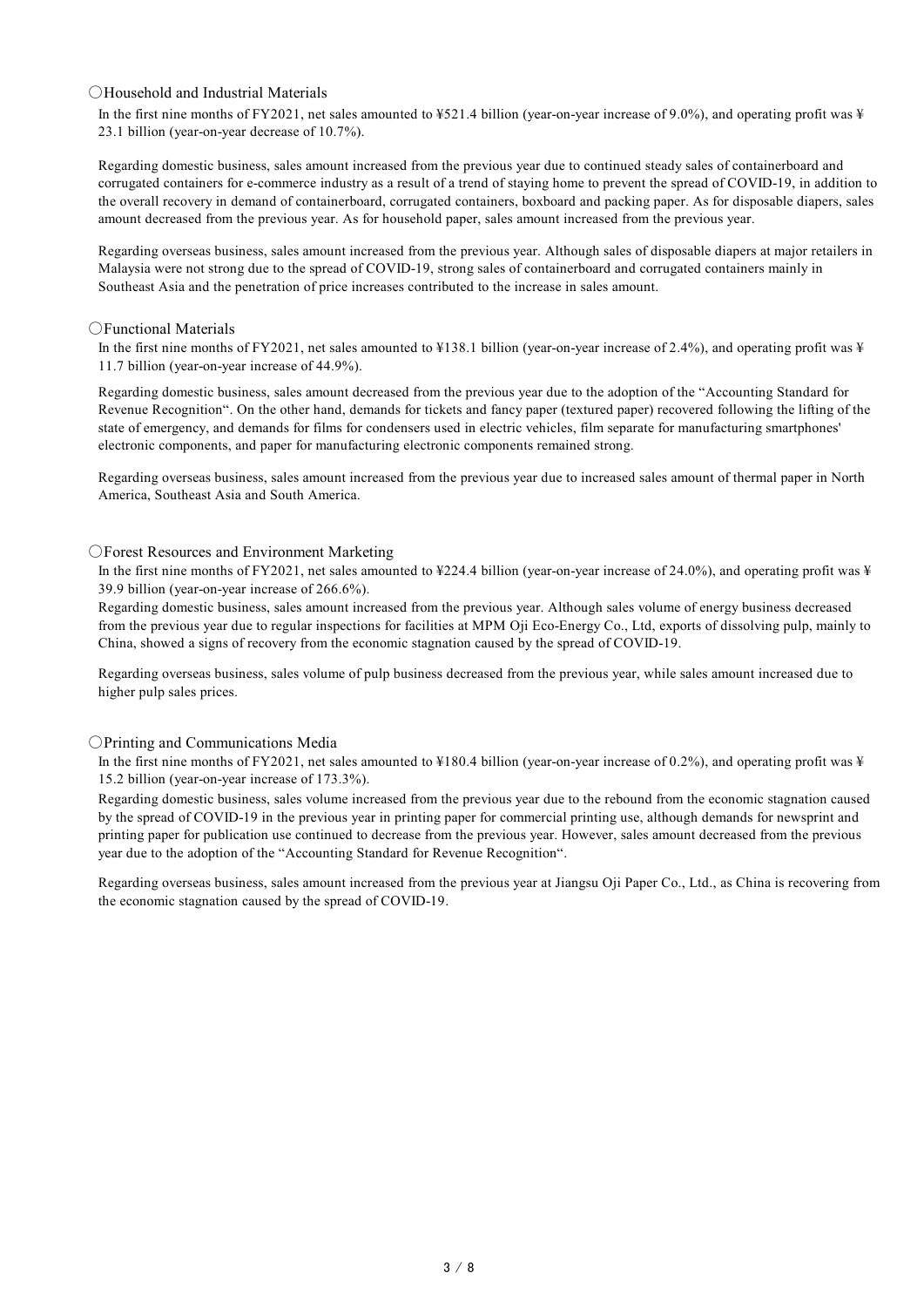# **2.Consolidated Quarterly Financial Statements and Notes Consolidated quarterly balance sheets**

|                                                            | (Unit: Millions of yen) |                            |  |
|------------------------------------------------------------|-------------------------|----------------------------|--|
|                                                            |                         | <b>First Nine Months /</b> |  |
|                                                            | <b>FY2020</b>           | <b>FY2021</b>              |  |
|                                                            | Mar 31,2021             | Dec 31,2021                |  |
| Assets                                                     |                         |                            |  |
| Current assets                                             |                         |                            |  |
| Cash and deposits                                          | 130,529                 | 93,717                     |  |
| Notes and accounts receivable - trade                      | 297,718                 |                            |  |
| Notes and accounts receivable - trade, and contract assets |                         | 330,848                    |  |
| <b>Securities</b>                                          | 5,725                   | 10,869                     |  |
| Merchandise and finished goods                             | 86,440                  | 92,785                     |  |
| Work in process                                            | 19,273                  | 20,761                     |  |
| Raw materials and supplies                                 | 89,090                  | 103,634                    |  |
| Other                                                      | 41,667                  | 40,678                     |  |
| Allowance for doubtful accounts                            | (1,675)                 | (1,647)                    |  |
| Total current assets                                       | 668,770                 | 691,648                    |  |
| Non-current assets                                         |                         |                            |  |
| Property, plant and equipment                              |                         |                            |  |
| Buildings and structures, net                              | 191,231                 | 189,467                    |  |
| Machinery, equipment and vehicles, net                     | 298,937                 | 326,615                    |  |
| Land                                                       | 239,052                 | 239,903                    |  |
| Other, net                                                 | 312,192                 | 338,935                    |  |
| Total property, plant and equipment                        | 1,041,413               | 1,094,921                  |  |
| Intangible assets                                          |                         |                            |  |
| Goodwill                                                   | 3,122                   | 3,506                      |  |
| Other                                                      | 9,049                   | 8,046                      |  |
| Total intangible assets                                    | 12,171                  | 11,553                     |  |
| Investments and other assets                               |                         |                            |  |
| Investment securities                                      | 163,961                 | 166,186                    |  |
| Other                                                      | 96,073                  | 91,303                     |  |
| Allowance for doubtful accounts                            | (952)                   | (975)                      |  |
| Total investments and other assets                         | 259,083                 | 256,514                    |  |
| Total non-current assets                                   | 1,312,668               | 1,362,990                  |  |
| Total assets                                               | 1,981,438               | 2,054,638                  |  |
|                                                            |                         |                            |  |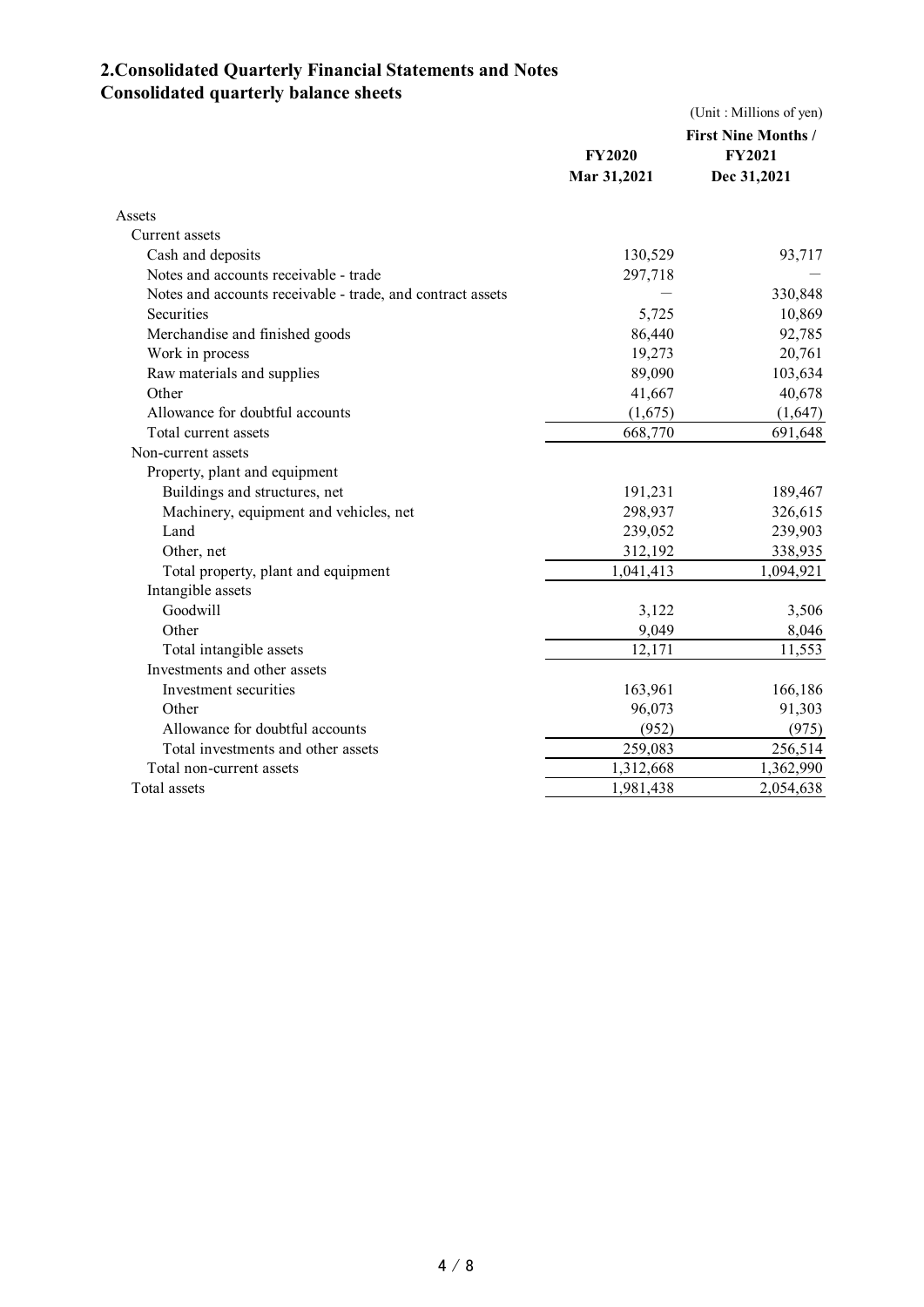|                                                       | <b>FY2020</b><br>Mar 31,2021 | (Unit: Millions of yen)<br><b>First Nine Months /</b><br><b>FY2021</b><br>Dec 31,2021 |
|-------------------------------------------------------|------------------------------|---------------------------------------------------------------------------------------|
| Liabilities                                           |                              |                                                                                       |
| Current liabilities                                   |                              |                                                                                       |
| Notes and accounts payable - trade                    | 197,950                      | 234,622                                                                               |
| Short-term borrowings                                 | 129,963                      | 135,330                                                                               |
| Income taxes payable                                  | 11,526                       | 20,766                                                                                |
| Provisions                                            | 4,874                        | 4,337                                                                                 |
| Other                                                 | 97,399                       | 97,314                                                                                |
| Total current liabilities                             | 441,713                      | 492,371                                                                               |
| Non-current liabilities                               |                              |                                                                                       |
| Bonds payable                                         | 155,000                      | 155,000                                                                               |
| Long-term borrowings                                  | 362,718                      | 381,207                                                                               |
| Provisions                                            | 4,991                        | 4,603                                                                                 |
| Retirement benefit liability                          | 54,010                       | 54,914                                                                                |
| Other                                                 | 97,397                       | 100,866                                                                               |
| Total non-current liabilities                         | 674,117                      | 696,592                                                                               |
| <b>Total liabilities</b>                              | 1,115,831                    | 1,188,964                                                                             |
| Net assets                                            |                              |                                                                                       |
| Shareholders' equity                                  |                              |                                                                                       |
| Share capital                                         | 103,880                      | 103,880                                                                               |
| Capital surplus                                       | 109,100                      | 104,287                                                                               |
| Retained earnings                                     | 493,224                      | 546,345                                                                               |
| Treasury shares                                       | (13,400)                     | (13,309)                                                                              |
| Total shareholders' equity                            | 692,805                      | 741,203                                                                               |
| Accumulated other comprehensive income                |                              |                                                                                       |
| Valuation difference on available-for-sale securities | 31,654                       | 30,596                                                                                |
| Deferred gains or losses on hedges                    | 2,721                        | 1,070                                                                                 |
| Revaluation reserve for land                          | 5,684                        | 5,681                                                                                 |
| Foreign currency translation adjustment               | (6, 418)                     | 15,882                                                                                |
| Remeasurements of defined benefit plans               | 24,533                       | 22,078                                                                                |
| Total accumulated other comprehensive income          | 58,176                       | 75,308                                                                                |
| Share acquisition rights                              | 199                          | 179                                                                                   |
| Non-controlling interests                             | 114,426                      | 48,982                                                                                |
| Total net assets                                      | 865,606                      | 865,674                                                                               |
| Total liabilities and net assets                      | 1,981,438                    | 2,054,638                                                                             |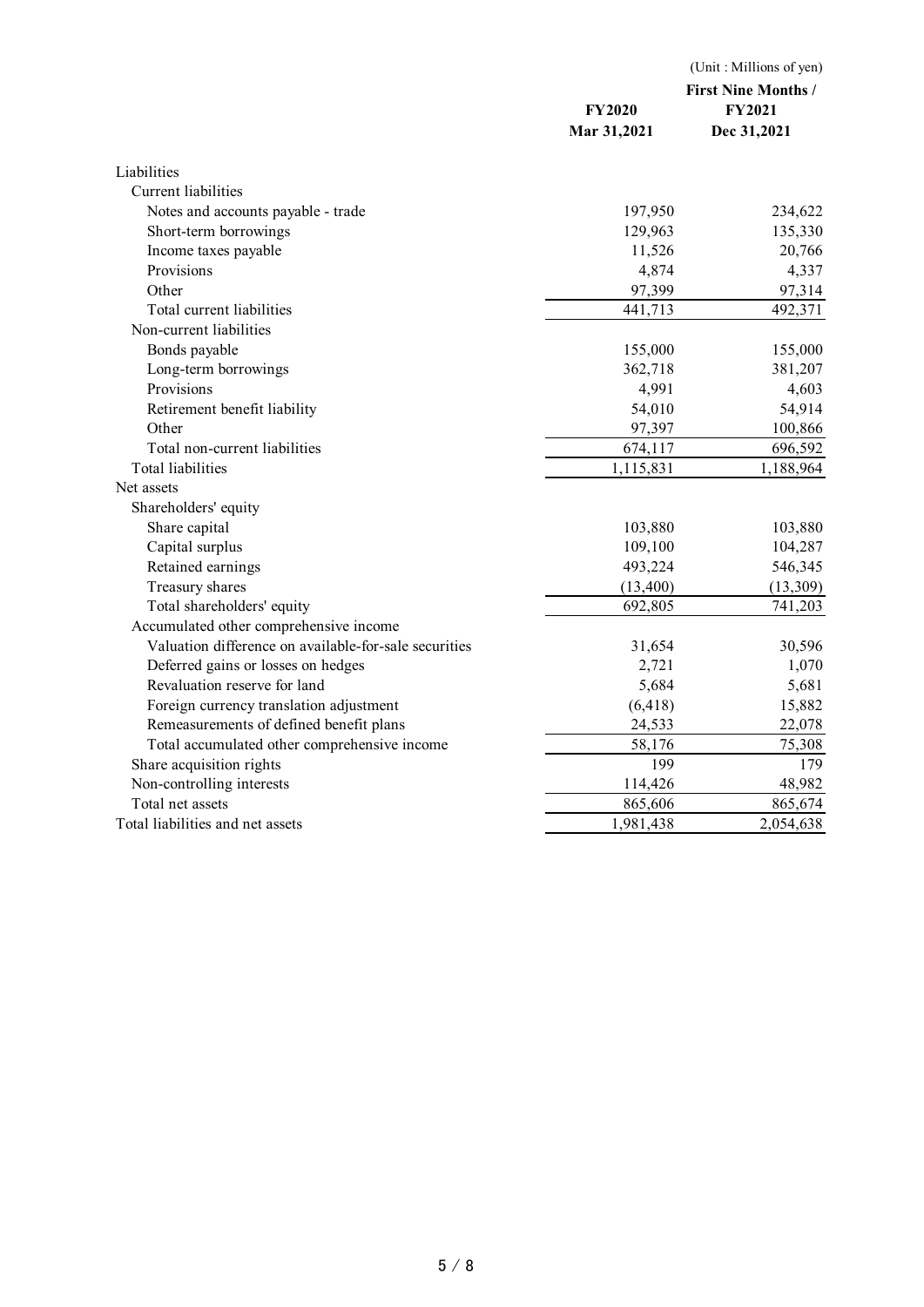# **Consolidated quarterly statements of income**

|                                                               |                            | (Unit: Millions of yen)    |
|---------------------------------------------------------------|----------------------------|----------------------------|
|                                                               | <b>First Nine Months /</b> | <b>First Nine Months /</b> |
|                                                               | <b>FY2020</b>              | <b>FY2021</b>              |
|                                                               | Apr '20 - Dec '20          | Apr '21 - Dec '21          |
| Net sales                                                     | 1,003,755                  | 1,085,614                  |
| Cost of sales                                                 | 768,417                    | 824,301                    |
| Gross profit                                                  | 235,337                    | 261,312                    |
| Selling, general and administrative expenses                  |                            |                            |
| Freight and incidental costs                                  | 97,072                     | 82,640                     |
| Employees' salaries                                           | 38,604                     | 39,418                     |
| Other                                                         | 43,813                     | 43,970                     |
| Total selling, general and administrative expenses            | 179,491                    | 166,029                    |
| Operating profit                                              | 55,846                     | 95,283                     |
| Non-operating income                                          |                            |                            |
| Interest income                                               | 901                        | 555                        |
| Dividend income                                               | 2,632                      | 2,715                      |
| Foreign exchange gains                                        |                            | 6,836                      |
| Share of profit of entities accounted for using equity method |                            | 1,812                      |
| Other                                                         | 3,556                      | 4,981                      |
| Total non-operating income                                    | 7,091                      | 16,901                     |
| Non-operating expenses                                        |                            |                            |
| Interest expenses                                             | 4,771                      | 5,048                      |
| Foreign exchange losses                                       | 2,946                      |                            |
| Share of loss of entities accounted for using equity method   | 1,432                      |                            |
| Other                                                         | 6,110                      | 6,296                      |
| Total non-operating expenses                                  | 15,261                     | 11,345                     |
| Ordinary profit                                               | 47,676                     | 100,839                    |
| Extraordinary income                                          |                            |                            |
| Gain on sale of non-current assets                            | 134                        | 2,079                      |
| Gain on return of assets from retirement benefits trust       |                            | 1,049                      |
| Gain on sale of businesses                                    | 906                        |                            |
| Other                                                         | 3,273                      | 1,138                      |
| Total extraordinary income                                    | 4,315                      | 4,267                      |
| <b>Extraordinary</b> losses                                   |                            |                            |
| Loss on retirement of non-current assets                      | 856                        | 1,255                      |
| Loss on sale of investment securities                         | 728                        | 905                        |
| Other                                                         | 3,857                      | 1,381                      |
| Total extraordinary losses                                    | 5,443                      | 3,542                      |
| Profit before income taxes                                    | 46,547                     | 101,565                    |
| Income taxes - current                                        | 17,203                     | 27,405                     |
| Income taxes - deferred                                       | 2,226                      | 3,847                      |
| Total income taxes                                            | 19,430                     | 31,253                     |
| Profit                                                        | 27,117                     | 70,312                     |
| Profit attributable to non-controlling interests              | 970                        | 3,667                      |
| Profit attributable to owners of parent                       | 26,146                     | 66,645                     |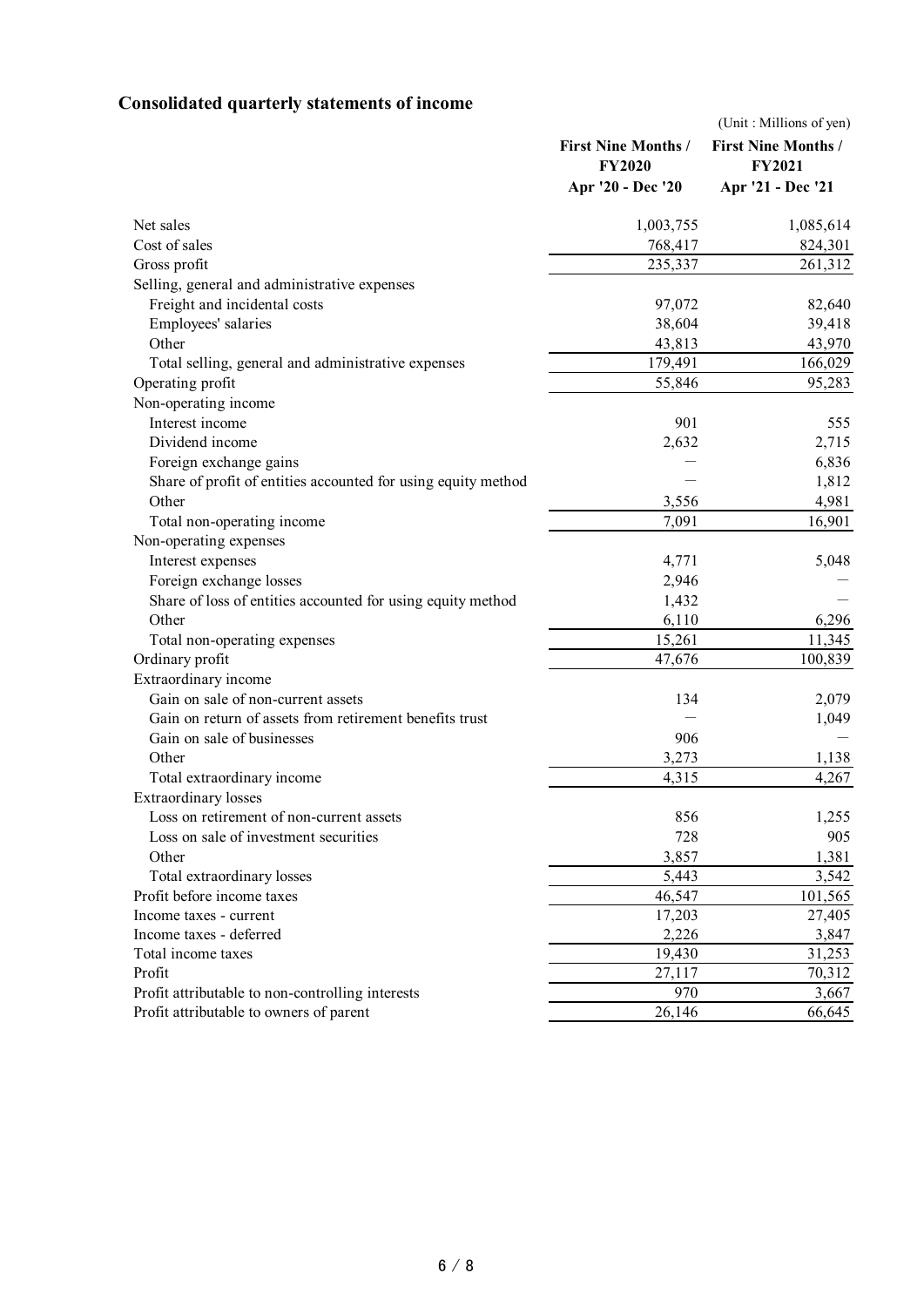# **Consolidated quarterly statements of comprehensive income**

|                                                                                      |                                                                  | (Unit: Millions of yen)                                          |
|--------------------------------------------------------------------------------------|------------------------------------------------------------------|------------------------------------------------------------------|
|                                                                                      | <b>First Nine Months /</b><br><b>FY2020</b><br>Apr '20 - Dec '20 | <b>First Nine Months /</b><br><b>FY2021</b><br>Apr '21 - Dec '21 |
| Profit                                                                               | 27,117                                                           | 70,312                                                           |
| Other comprehensive income                                                           |                                                                  |                                                                  |
| Valuation difference on available-for-sale securities                                | 3,060                                                            | (1,667)                                                          |
| Deferred gains or losses on hedges                                                   | 2,041                                                            | (1,670)                                                          |
| Foreign currency translation adjustment                                              | (12,805)                                                         | 27,766                                                           |
| Remeasurements of defined benefit plans, net of tax                                  | (899)                                                            | (2,429)                                                          |
| Share of other comprehensive income of entities accounted for<br>using equity method | 413                                                              | 1,189                                                            |
| Total other comprehensive income                                                     | (8,189)                                                          | 23,189                                                           |
| Comprehensive income                                                                 | 18,927                                                           | 93,501                                                           |
| Comprehensive income attributable to                                                 |                                                                  |                                                                  |
| Comprehensive income attributable to owners of parent                                | 21,896                                                           | 83,890                                                           |
| Comprehensive income attributable to non-controlling interests                       | (2,969)                                                          | 9,610                                                            |